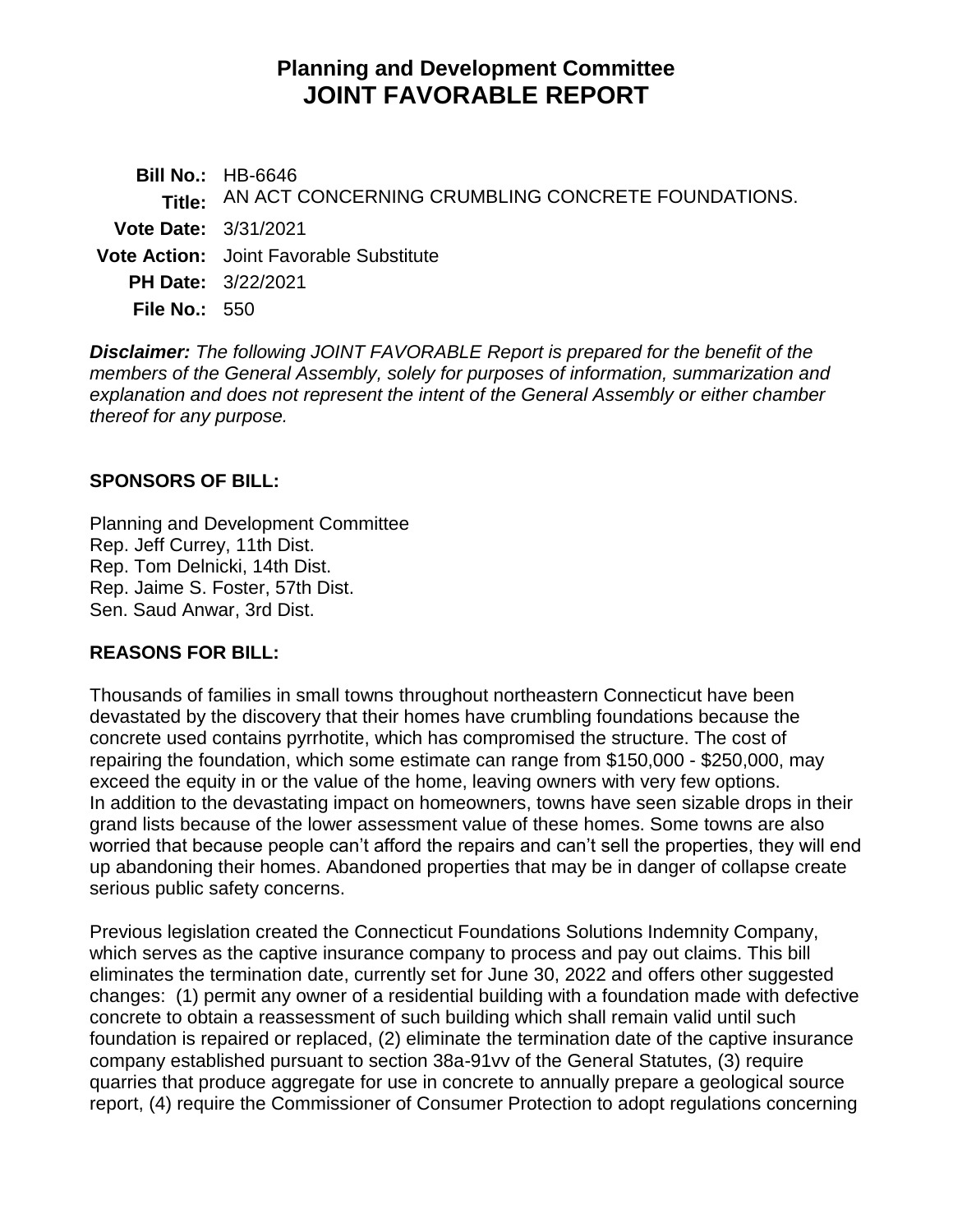standards for the testing of aggregate produced by quarries for use in concrete, (5) authorize the Connecticut Housing Finance Authority to make loans to the captive insurance company, and (6) require the captive insurance company to submit a report concerning the damage caused by the presence of pyrrhotite to the concrete foundations of nonresidential buildings in the state.

\*\*\*Proposed substitute language. Expands Section 8 to include the following: (a) establishes the Healthy Homes Fund as a separate, non-lapsing account within the General Fund which remits funds to (1) DECD for grant-in-aid to specified communities in Woodbridge and New Haven, (2) a newly established program to reduce home health and safety hazards, (3) the captive insurance company to be used for the research and development of the required report. In subsection (b), it establishes the notification procedure regarding the funds from DOH to DPH to municipal health departments. In subsection (c), reporting requirements from DOH to the committee of cognizance are outlined.

## **RESPONSE FROM ADMINISTRATION/AGENCY:**

[Michelle Seagull, Commissioner, Department of Consumer Protection.](https://www.cga.ct.gov/2021/PDdata/Tmy/2021HB-06646-R000322-Seagull,%20Michelle,%20Commissioner-Department%20of%20Consumer%20Protection-TMY.PDF) Commissioner Seagull submitted testimony stating that "while the intent of this proposal is appreciated, DCP's proposed involvement seems unnecessary, and DCP does not currently have the resources to implement. If this bill should become law, the Department would need to hire a subject matter expert such as a geologist to work with the State Geologist to write the regulations."

## **NATURE AND SOURCES OF SUPPORT:**

[Michael Maglaras, Superintendent of Connecticut Foundation Solutions Indemnity Company,](https://www.cga.ct.gov/2021/PDdata/Tmy/2021HB-06646-R000322-Maglaras,%20Michael,%20Superintendent-CT%20Foundation%20Solutions%20Company%20INC-Crumbling%20Concrete%20Found%20Sup.-TMY.PDF)  [Inc. \(CFSIC\).](https://www.cga.ct.gov/2021/PDdata/Tmy/2021HB-06646-R000322-Maglaras,%20Michael,%20Superintendent-CT%20Foundation%20Solutions%20Company%20INC-Crumbling%20Concrete%20Found%20Sup.-TMY.PDF) Mr. Maglaras submitted written testimony in support of HB-6646. As the captive insurance company authorized to distribute the funds to impacted residents, CFSIC would be forced to begin winding down operations in September 2021 if legislation is not passed to extend or eliminate the current sunset date of June 30, 2022. CFSIC urges the committee to remove the sunset date so that they can continue their work, and to extend the Healthy Homes surcharge in a way that allows them to rapidly deploy larger financial resources to address the crisis as quickly as possible.

[Representative Geoff Luxenberg, 12](https://www.cga.ct.gov/2021/PDdata/Tmy/2021HB-06646-R000322-Luxenberg,%20Geoff,%20Representative-CT%20House%20of%20Representatives-Crumbling%20Concrete%20Found%20Sup.-TMY.PDF)<sup>th</sup> Dist. As a member of the bipartisan Crumbling Foundations Caucus, Rep Luxenberg submitted written testimony stating that "Given the economic scope of this crisis, the survival of entire communities is dependent on the viability of this captive insurance company and the resources that it provides. Passing this legislation and securing the future of the CFSIC is a vital step in gaining the trust of residents in need." He also noted there is a need to directly support the homeowners by allowing them to obtain a reassessment of their building and that efforts must be made to prevent this problem from happening again by establishing safeguard mechanisms.

Representative Jaime Foster,  $57<sup>th</sup>$  Dist. Rep. Foster submitted written testimony as the House Democratic Chair of the Crumbling Foundations Caucus and a representative of the towns of Ellington and East Windsor. She voiced strong support for eliminating the sunset date, the quarry study group, extending the reassessment period, the analysis by CFSIC of crumbling concrete in commercial properties, and the funding of CFSIC.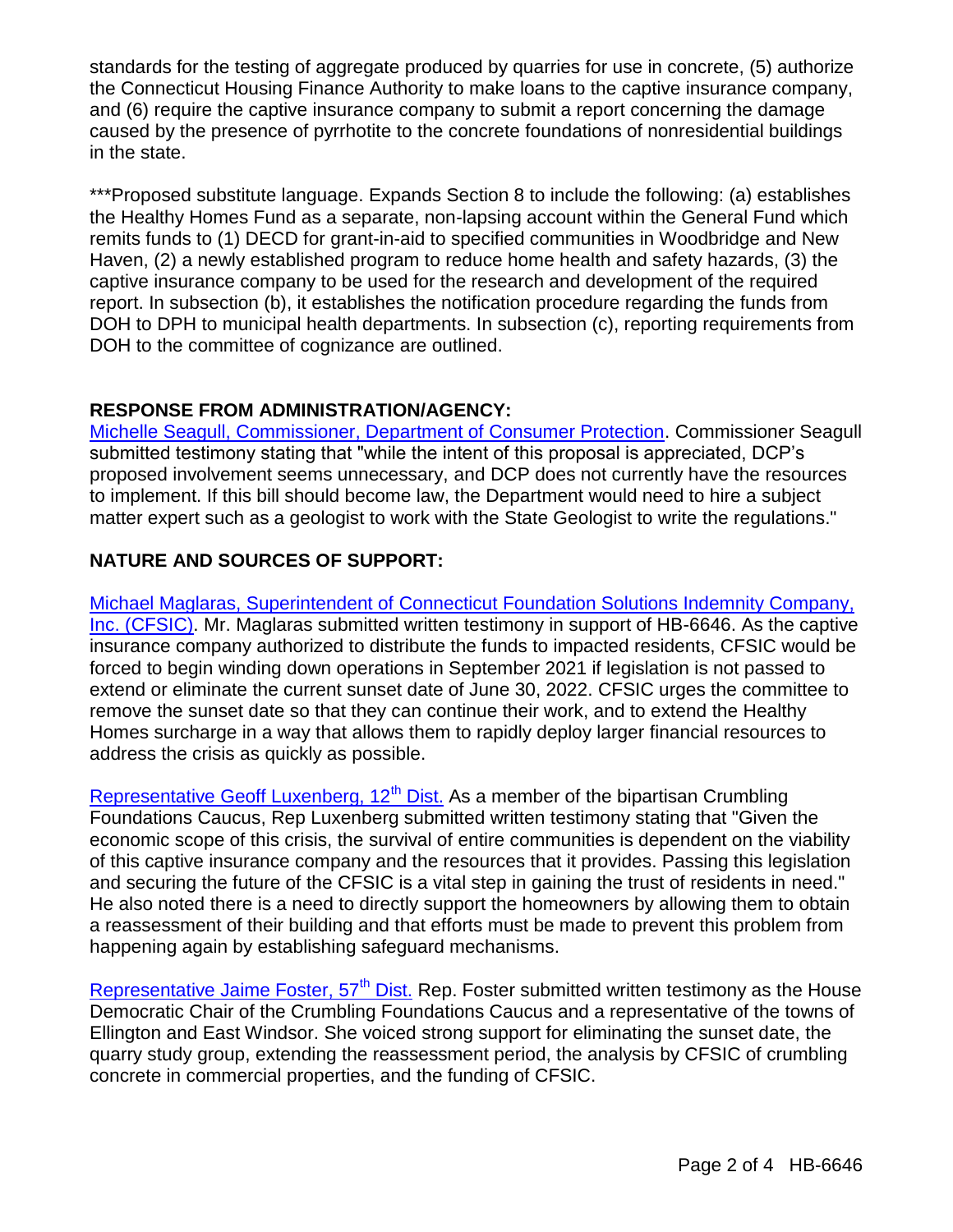[Betsy Gara, Executive Director, Connecticut Council of Small Towns \(COST\).](https://www.cga.ct.gov/2021/PDdata/Tmy/2021HB-06646-R000322-Gara,%20Betsy,%20Executive%20Director-COST-Crumbling%20Concrete%20Found%20Sup.-TMY.PDF) Ms. Gara submitted testimony in support, including the concerns of many small towns that home values will continue to drop and homeowners will abandon their properties, having a deleterious impact on municipal tax revenues and public safety. She notes previous legislative efforts to address this crisis and states that this bill builds on those efforts.

[Lisa Thomas, Coventry Councilwoman.](https://www.cga.ct.gov/2021/PDdata/Tmy/2021HB-06646-R000322-Thomas,%20Lisa,%20Councilwoman-Coventry%20Town-6646%20sup-TMY.PDF) Ms. Thomas submitted testimony in support of HB-6646 as a critical step to support her constituents whose home property values are falling due to crumbling foundations. As she states, "This financial burden on our small towns already struggling to survive is unsustainable. Many homeowners are still waiting in the queue for funds to help them repair their homes. Some homeowners have not yet even determined that they have crumbling concrete. As such, it is critical that the legislature remove the termination date of the captive insurance company until all homeowners who need it have accessed it."

Multiple owners of homes with crumbling foundations provided written testimony in support of HB-6646. Many shared personal stories and advocated for: allowing homeowners to obtain a reassessment of their home that will remain valid until the foundation is repaired or replaced, which may exceed the current (5) year time limit; extending the life of the captive insurance company; and providing funds from the Connecticut Housing Finance Authority to the captive insurance company to settle claims.

- [Diane and James Bulick, Willington](https://www.cga.ct.gov/2021/PDdata/Tmy/2021HB-06646-R000322-Bulick,%20Diane%20and%20James-Support-TMY.PDF)
- [Lisa Burns](https://www.cga.ct.gov/2021/PDdata/Tmy/2021HB-06646-R000322-Burns,%20Lisa-Support-TMY.PDF)
- [Dan and Laurel Carmody](https://www.cga.ct.gov/2021/PDdata/Tmy/2021HB-06646-R000322-Carmody,%20Dan%20and%20Laurel-Support-TMY.PDF)
- [Bruce and Tracy Craven, Enfield](https://www.cga.ct.gov/2021/PDdata/Tmy/2021HB-06646-R000322-Craven,%20Bruce%20and%20Tracy-Support-TMY.PDF)
- [Jim and Evelyn Dahl, Manchester](https://www.cga.ct.gov/2021/PDdata/Tmy/2021HB-06646-R000322-Dahl,%20Jim%20and%20Evelyn-Support-TMY.PDF)
- [Edward Filteau, Vernon](https://www.cga.ct.gov/2021/PDdata/Tmy/2021HB-06646-R000322-Filteau,%20Edward-Support-TMY.PDF)
- [Ann Kennedy, Stafford Springs](https://www.cga.ct.gov/2021/PDdata/Tmy/2021HB-06646-R000322-Kennedy,%20Ann-6646%20Sup-TMY.PDF)
- [Shawn & Kim Kowalyshyn, Willington](https://www.cga.ct.gov/2021/PDdata/Tmy/2021HB-06646-R000322-Kowalyshyn,%20Shawn%20and%20Kim-Support-TMY.PDF)
- [Debbie MacCoy, Vernon](https://www.cga.ct.gov/2021/PDdata/Tmy/2021HB-06646-R000322-MacCoy,%20Debbie-Support-TMY.PDF)
- [Nancy & Philip Martin, Ashford](https://www.cga.ct.gov/2021/PDdata/Tmy/2021HB-06646-R000322-Martin,%20Nancy%20and%20Philip-Support-TMY.PDF)
- **[Laura Mirante, Coventry](https://www.cga.ct.gov/2021/PDdata/Tmy/2021HB-06646-R000322-Mirante,%20Laura-6646%20Sup-TMY.PDF)**
- [Gretchen Shea, Vernon](https://www.cga.ct.gov/2021/PDdata/Tmy/2021HB-06646-R000322-Shea,%20Gretchen-6646%20Sup-TMY.PDF)
- [Kristin Smith, Ashford](https://www.cga.ct.gov/2021/PDdata/Tmy/2021HB-06646-R000322-Smith,%20Kristin-Support-TMY.PDF)
- [Tom McGrath, Columbia](https://www.cga.ct.gov/2021/PDdata/Tmy/2021HB-06646-R000322-McGrath,%20Tom-Support-TMY.PDF)

## Support with changes to section 3

[Don Shubert, CT Construction Industries Association.](https://www.cga.ct.gov/2021/PDdata/Tmy/2021HB-06646-R000322-CT%20Construction%20Industries%20Assn-Support%20with%20changes-TMY.PDF) CCIA's written testimony supports the overall intent of the proposed legislation, but is concerned that Section 3 does not accurately reflect the recommendations of the Report of the Working Group, including allowing out-ofstate producers to supply aggregates for concrete without providing the same protections recommended for all producers, and placing an unnecessary burden on quarry operators and unneeded additional costs on the construction industry as a whole without adding value. Suggested revisions were offered.

[Jim Perras, Homebuilders & Remodelers Association of CT.](https://www.cga.ct.gov/2021/PDdata/Tmy/2021HB-06646-R000322-Perras,%20Jim,%20CEO-Homebuilders%20-%20Remodelers%20Association%20of%20CT-1064%20supp,%201068%20opp,%206639%20supp,%206641%20supp%20change,-TMY.PDF) Mr. Perras submitted written testimony saying that while HBRA-CT understands the importance of making sure CFSIC continues and is well-capitalized, they concur with the concerns of the CCIA about Section 3, stating that the Working Group was intentional and deliberative in its recommendations.